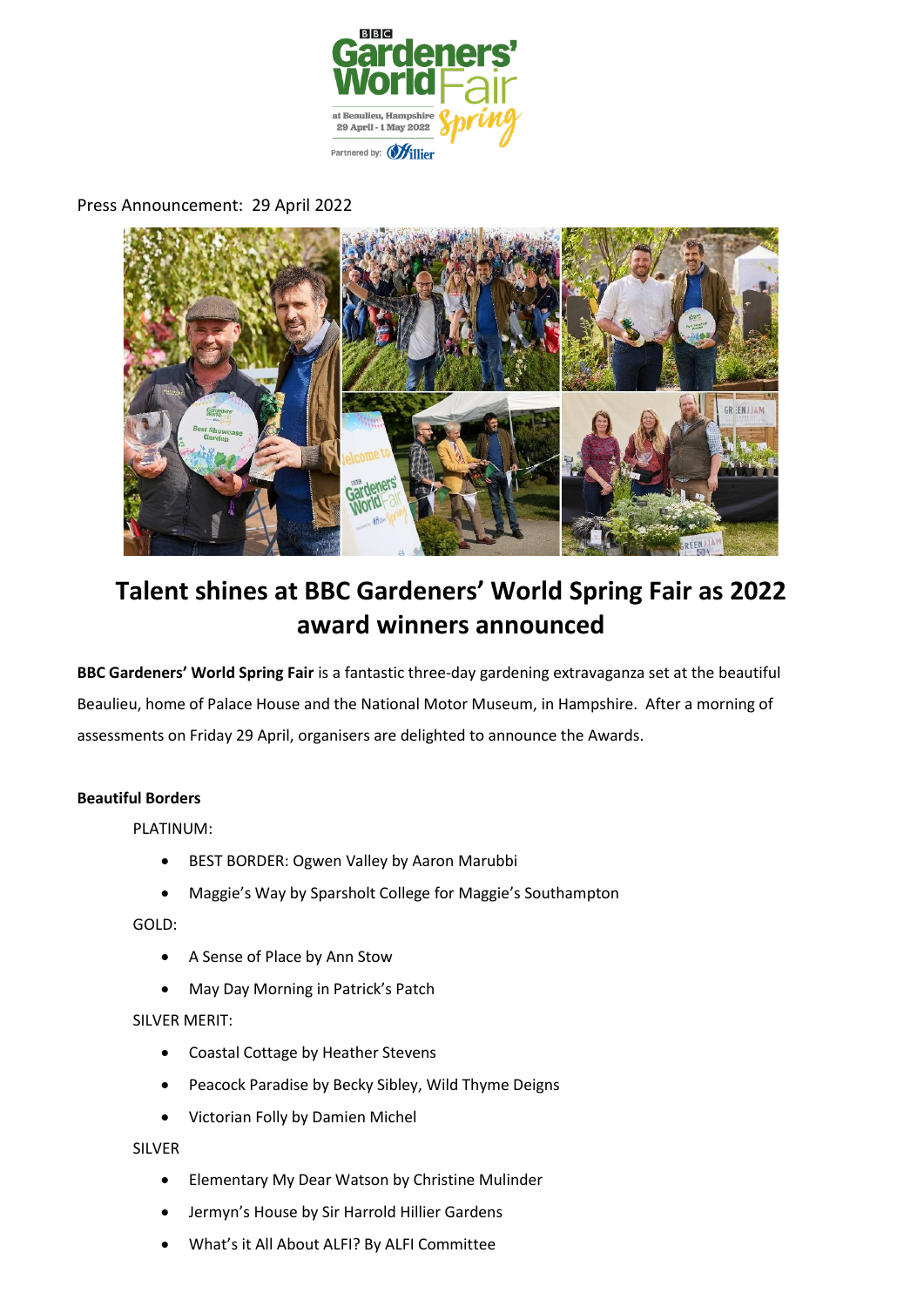#### **Showcase Gardens**

SILVER MERIT:

- BEST SHOWCASE GARDEN: The Longstock Way by Longstock Park Landscapes
- Over The Garden Gate by Aura Landscapes and the Association of Professional Landscapers
- The Working Garden by Jon Wheatley and Terry Porter

SILVER

• Hope Street Gardens by Martin Royer Garden Design and Tim Bembridge TAB Landscapes

The accolade of Best Showcase Garden was awarded to Longstock Park Landscapes with 'The Longstock Way', and the Best Border went to Aaron Marubbi with 'Ogwen Valley'

#### **Floral Awards**

- BEST FLORAL DISPLAY: Green Jjam from Upon-on-Severn, Worcester
- 2<sup>nd</sup>: Heucheraholics from Hampshire
- 3<sup>rd</sup>: Ice Alpines from Bewdley

The show features a stunning Hillier Experience garden feature with retail area and advice, Showcase Gardens, Beautiful Borders, an advice-packed Working Garden manned by the National Vegetable Society, *BBC Gardeners' World* experts and editors on the BBC Gardeners' World Magazine Stage sponsored Regent Seven Seas Cruises, Plant Expert tours, plants to buy from a great selection of nurseries and shopping from gardening exhibitors. Visitors can also enjoy a BBC Good Food Market, toe-tapping entertainment on the Gordon's Bandstand and delicious street food.

## For more information please visi[t bbcgardenersworldfair.com](http://www.bbcgardenersworldfair.com/)

ENDS

## NOTES TO THE EDITOR

Press accreditation is open. To apply for a pass and for more information on the show, [please click here](https://www.bbcgardenersworldlive.com/spring-fair/spring-fair-press/)

About the BBC Gardeners' World Spring Fair, Beaulieu, Hampshire S042 7ZN: Friday 29 April 9.30am – 5pm Saturday 30 April 9.30am – 5pm Sunday 1 May 9.30am – 5pm (sell off starts at 4pm)

#### Book tickets: bbcgardenersworldfair.com.

1.30pm entry tickets *exclude* access to Beaulieu's motoring attractions and monorail.

Event Contact: Sarah Sandys-Renton, 07500 762168 / [ssr@immediate.co.uk.](mailto:ssr@immediate.co.uk) Details correct at time of print.

## **Beautiful Borders:**

| Christine Mulinder                             | Elementary My Dear Watson |
|------------------------------------------------|---------------------------|
| Sparsholt College Garden Design Diploma Cohort | Maggie's Way              |